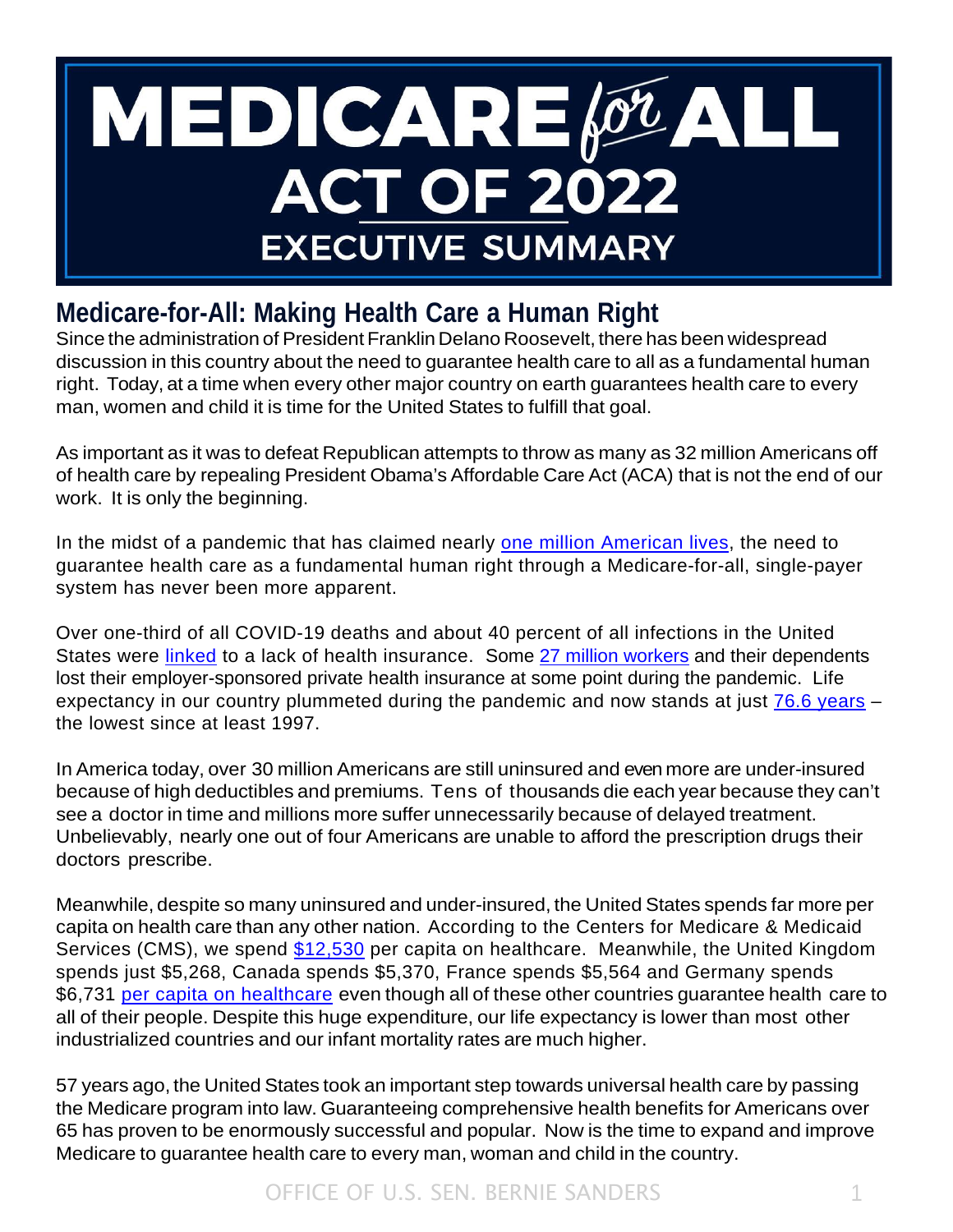# **The Medicare for All Act of 2022**

#### **Universal Health Care**

This bill establishes a federally administered Medicare-for-all national health insurance program that will be implemented over a four year period.

# **The Transition**

During the transition to universal health care, in the first year this legislation will immediately improve traditional Medicare for seniors and people with disabilities by covering dental, vision and hearing aids which are not covered under current law. The Medicare eligibility age will be reduced to 55 and Medicare Part A, Part B and Part D deductibles would be eliminated.

Moreover, during the first year, every child between the ages of 0-18 would become eligible to enroll in the new Medicare for All program.

A Medicare Transition plan would also be established during year one to provide affordable coverage for all Americans and to make sure that no one loses coverage.

During the second year of implementation, the Medicare eligibility age would be reduced to 45. During the third year, the eligibility age would be lowered to 35.

By the fourth year, every individual who is a resident of the United States will be entitled to benefits for comprehensive health care services and will get a Medicare for All card that they can use to receive the health care they need.

# **Freedom of Choice**

Patients will have the freedom to choose their doctors, hospitals and other health care providers without worrying about whether that provider is "in-network." They will also be able to get the care they need without having to read any fine print or trying to figure out how they can afford the outof-pocketcosts.

### **More Financial Freedom, More Security**

Under this bill, Americans will benefit from the freedom and security that comes with finally separating health insurance from employment. As is the case in every other major country, employers would be free to focus on running their businesses rather than spending an enormous amount of time, energy and money trying to provide health insurance to their employees.

Further, our overall economy will benefit when working people no longer stay at jobs they dislike simply because of the health benefits they receive from their employers. Every American, including those with serious or chronic illnesses, will be able to afford the medications necessary to keep them healthy without worry of financial ruin. Americans will no longer worry that a hospital stay or a medical emergency will bankrupt them or leave them deeply in debt.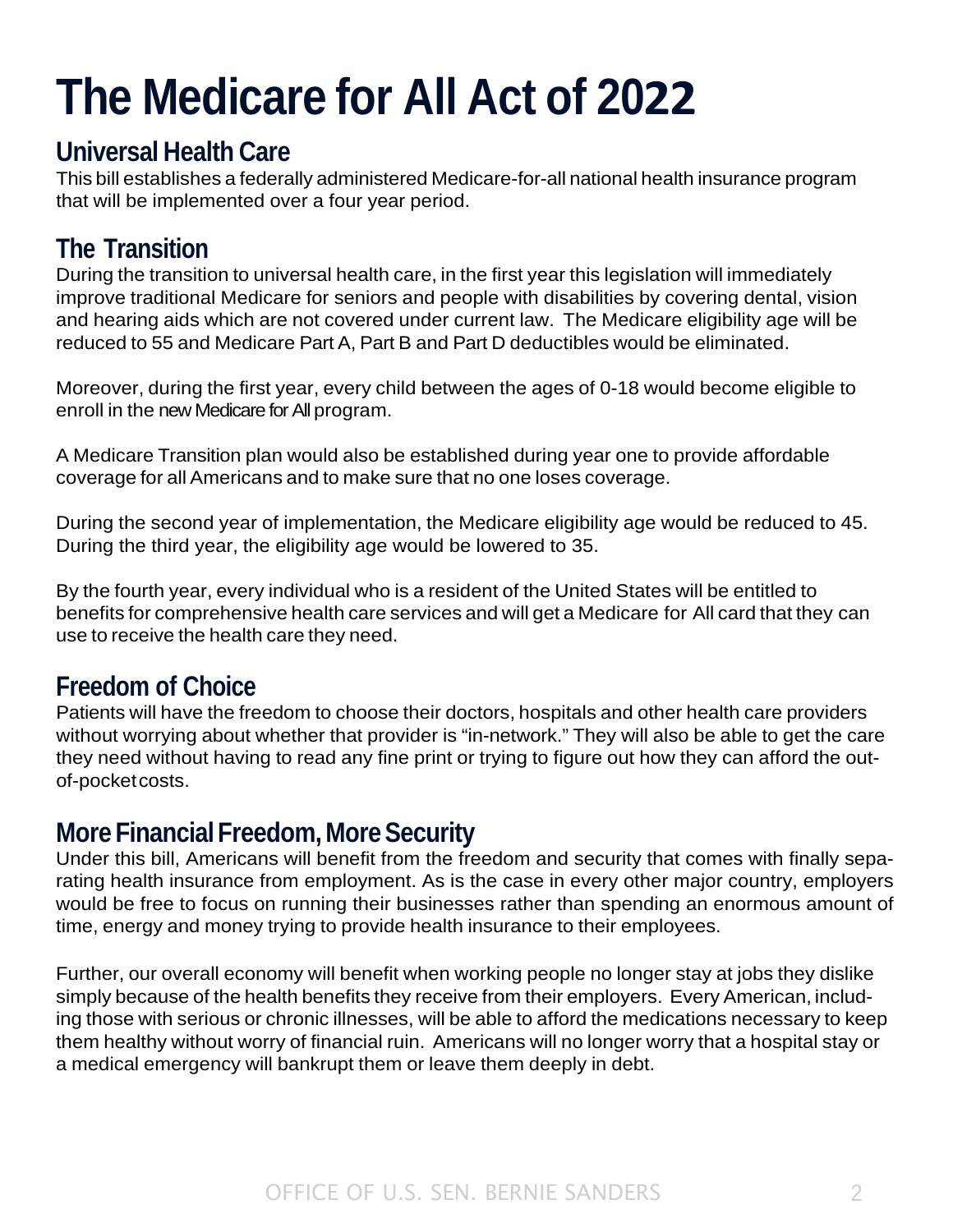# **Getting HealthCare SpendingUnderControl**

Today, we have the most expensive, bureaucratic, wasteful and inefficient health care system in the world. Not only do we heavily outspend all other countries on health care, our medical spending continues to grow much faster than the rate of inflation. At a real danger to our economy, the United States now spends nearly 20percent of its GDP on health care. If we maintain the current dysfunctional system that we now have it has been estimated that we will spend, as a nation, some \$60 trillion over the next decade on health care. That is simply unsustainable.

Medicare-for-All would fundamentally change that by creating a far simpler, more efficient and more cost-effective system. Instead of wasting hundreds of billions of dollars trying to administer an enormously complicated system of hundreds of separate insurance plans, there would be one insurance plan for the American people with one single payer.

#### **Negotiatingwith Pharmaceutical Companies to Lower Prices**

One of the reasons that the United States spends far more on health care per capita than any other nation is that we pay, by far, the highest prices in the world for prescription drugs. This legislation would substantially reduce the cost of prescription drugs for both the government and individuals by doing what every other major country on earth already does: negotiate with pharmaceutical companies to lower drug prices. This legislation will give the federal government the ability to stand up to drug companies and negotiate fair prices for the American people.

#### **Comprehensive Coverage**

This legislation will provide comprehensive health care coverage that includes:

1. Hospital services, including inpatient and outpatient hospital care, 24-hour-a-day emergency services and inpatient prescription drugs.

- 2. Ambulatorypatient services.
- 3. Primaryand preventive services,including chronic disease management.
- 4. Prescription drugs, medical devices, and biological products.
- 5. Mental health and substance use treatment services.
- 6. Laboratoryanddiagnostic services.
- 7. Comprehensive reproductive, maternity, and newborn care, including abortion.
- 8. Pediatrics, including early and periodic screening, diagnosis, and treatment.
- 9. Dental health, audiology, and vision services.
- 10.Home- and community-based long-term services and supports.

Institutional long-term care for seniors and people with disabilities will continue as it is currently covered under Medicaid.